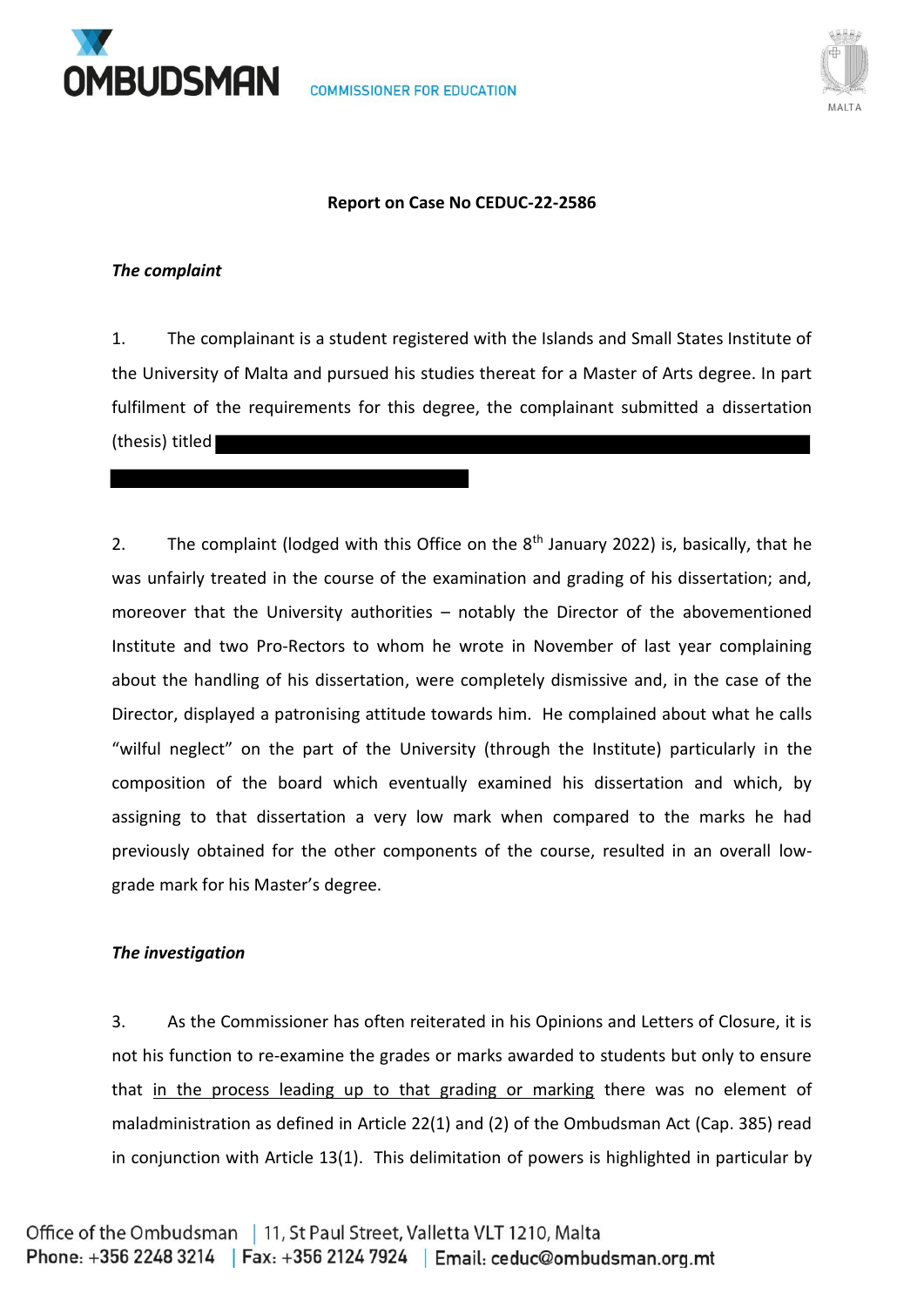



Rule 18(1) of the Commissioners for Administrative Investigations (Functions) Rules 2012 (as subsequently amended) which provides that: "*The Commissioner for Education shall have no functions relating to the exercise of academic jurisdiction unless there is evidence of maladministration*" (emphasis added).

4. It was for this reason that in communicating the complaint to the University of Malta for the purposes of (Article 18(1) of Cap. 385), the Commissioner limited his queries to the composition of the board which examined the complainant's dissertation and the alleged lack of communication and/or response by the University authorities with/to the complainant.

5. After examining all the documents submitted by the complainant and by the University, and after hearing evidence, the commissioner is struck – negatively, as will be explained – by the composition of the board tasked with examining the dissertation in question. The subject of the dissertation was in sociology with heavy ethnomusicological and performative arts components. Yet, for a reason that has remained unexplained, two of the three effective examiners (the fourth member, the Chairman of the Board and Head of the Institute having ostensibly no formal say in the marking process) have no known expertise in the ethnomusicological and performative arts fields. One is an eminent economist; the other – the external non-visiting examiner – is an eminent political scientist with a specialisation in democratisation and comparative politics and in qualitative techniques. It is significant and, indeed striking, that out of the three effective members of the board of examiners the highest individual mark was awarded by the member of the board with expertise in ethnomusicology, particularly that of small states. The Commissioner can compare the situation obtaining in the instant case with that of a law student writing a dissertation on a particular institute of civil law (e.g. on hypothecs or on *retratto successorio*) where the Board of Examiners is composed of an expert in civil law and two (eminent) professors one in maritime law and the other in public international law! The set-up would clearly be wrong in principle and, moreover, highly likely to lead to negative results in connection with the student's work being examined. To that extent, therefore, such a composition would be *a priori* unfair.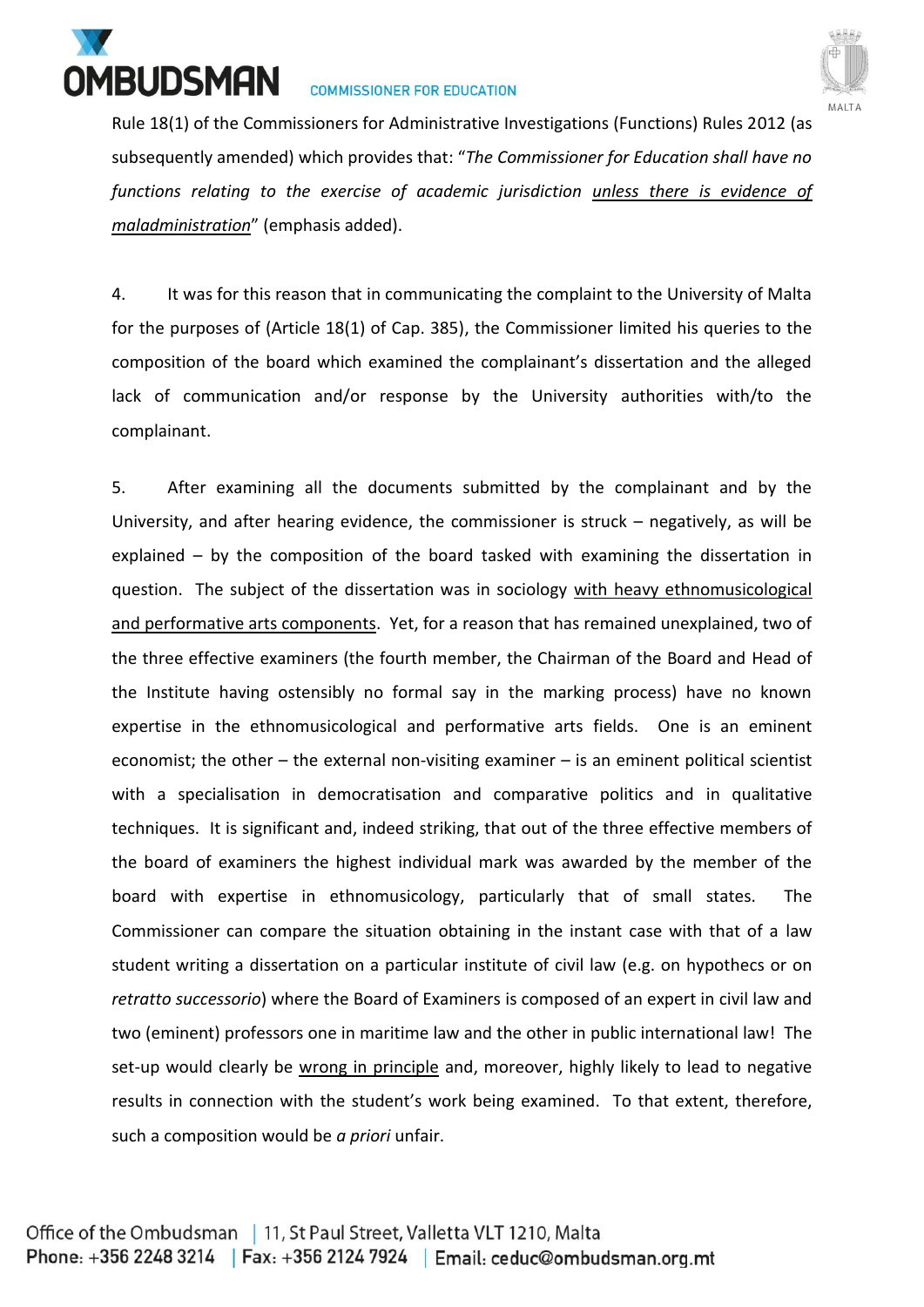



6. In the Commissioner's considered opinion, the complainant's dissertation was doomed from the very moment that the Board of Examiners was approved by the Senate on the recommendation of the Institute. The perceived subjectivity and lack of rigour in the complainant's work as articulated by two of the examiners, in justification of the low marks awarded, is difficult to comprehend considering that by convention sociological research is to a considerable extent subjective and the more so where ethnomusicology is concerned. The complainant's dissertation was precisely speaking of his own status and identity as a "glocal" (global and local) small state citizen/subject in the music sphere. As one witness put it "subjectivity and reflexivity are in this case necessary and essential, rather than methodological flaws".

7. In sum, the composition of the examining board in this case was, for the reasons given above, wrong in principle and resulted  $-$  predictably, one may add  $-$  in a very low mark contrasting sharply with the complainant's overall performance in the other component parts of the course as well as with the overall assessment of the dissertation by his supervisor.

8. In the official reply to the complaint submitted to this Office on  $1<sup>st</sup>$  February 2022, the Pro-Rector for Student and Staff Affairs and Outreach pointed out that the complainant had an "ordinary remedy" to his complaint, namely to apply for a revision of paper within one week from the publication of the result, and that the complainant did not resort to this remedy. The Commissioner takes note of this fact, also in the light of the provision of Article 13(3) of Cap. 385. The Commissioner, however, is of the view that it was not reasonable to expect the complainant to resort to this "ordinary remedy" since even if an additional examiner had been appointed for the purpose of revision, the inherent prejudice of appointing the two original members of the board with no expertise in ethnomusicology could not reasonably be expected to be remedied. Moreover, there is in the instant complaint an aspect of general interest which goes beyond the personal interest of the complainant. This is the diligence that must be displayed by Faculties and Institutes in proposing to Senate the composition of examining boards, particularly for Master's and higher degrees.